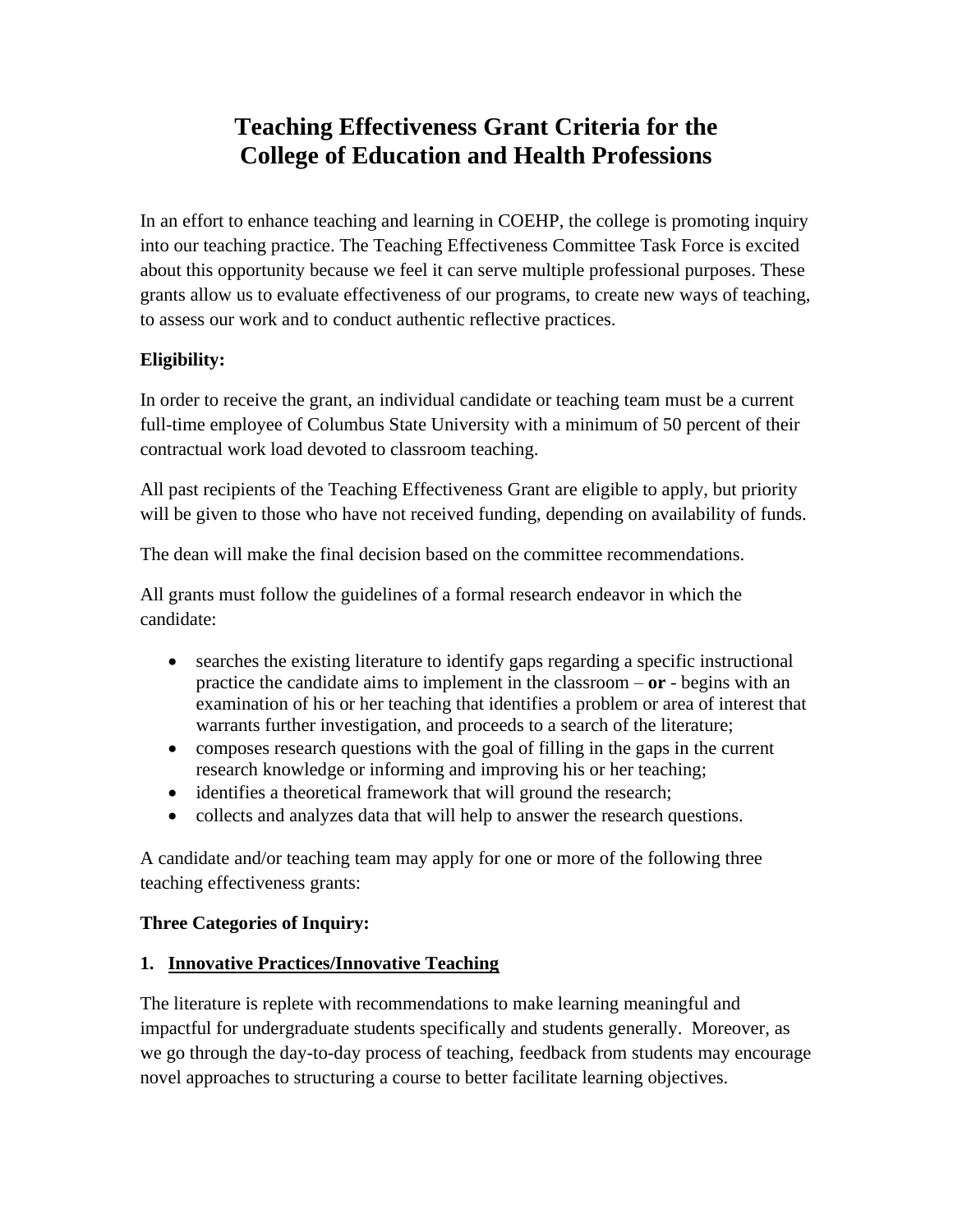This particular grant option encourages the investigation of innovative teaching practices. For example, the applicant might think big and develop an inquiry around a holistic restructuring of the course (as opposed to discrete activities). Creativity is highly valued. A candidate is required to attach a pedagogical approach for the course based upon a learning theory and assess the effectiveness of teaching practices. The assessment can be a qualitative and/or quantitative approach to inquiry.

#### **2. Action Research**

Action research is a type of "teacher research" that allows candidates to systematically examine their instructional practices as a participant observer (Richardson, 1994, p.7). This type of research is conducted in order to understand and improve "perceived problems" in instructional practices (p. 7). The process of action research can be best understood as an iterative process that consists of making a plan, acting, observing, reflecting, revising the plan, acting, etc. (Kemmis & McTaggart, 1982). Kurt Lewin's (1987) Action Research Approach is based on this iterative approach to research. The first step is to design a plan of action. This plan is developed by examining the literature on specific instructional practices that are underdeveloped in the knowledge of research. The plan is also developed by grounding the study in a theoretical framework. This provides a theoretical lens for the instructional approach. It is also at this stage where the candidate determines what data will be collected and how and when it will be collected. The next step is to act. Simply put, this involves putting the plan into action. Next, the teacher uses reflection to make changes or modifications to the plan. Then, the cycle is repeated as necessary in order to examine the effects of an instructional approach in the classroom in a way that allows for continuous change and improvement in the intervention (McCaugherty, 1991). In this way, candidates are able to demonstrate the effectiveness of a particular approach with students in their classrooms through an iterative research process.

#### **3. Measuring Teacher Effectiveness (Berk, 2005)**

Assessing teaching effectiveness begins with a formative focus that aims to improve and shape the quality of our teaching, including the context in which we teach. The process recognizes professional collaboration, transparency in practices and reflective teaching, and includes collective inquiry and joint accountability or team-based accountability. It must include the quality of peer evaluators, established professional standards, and improved teacher performance assessment. The three main categories for measuring teacher effectiveness are student, peer and self-evaluation. These categories are based upon Berk's (2005) 12 strategies for measuring teacher effectiveness. As part of the performance assessment it may include observations, video samples, valid rubrics, student surveys and/or interviews, student performance, learning outcome measures, reflections and portfolio evidence.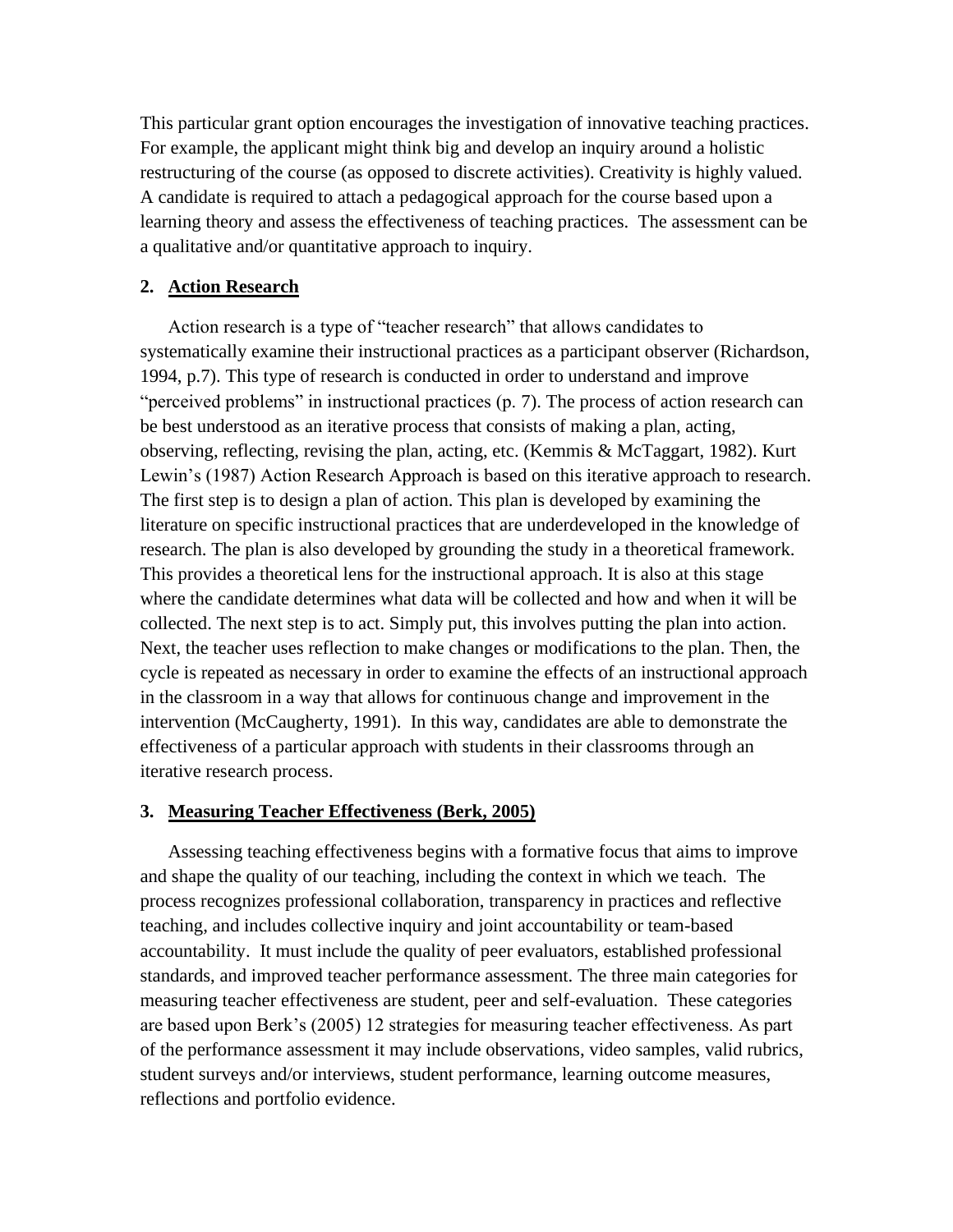## **Procedures for Submission of the Grant Proposal**

Interested candidates should submit a three to five page summary that describes the type of grant and that supplies compelling rationale for funding. A proposal must include

- description of the problem
- brief literature review
- $\bullet$  research question(s)
- type of inquiry
- data collection and analyses plan, and
- time line

## **Due Date: May 15 for Summer term September 1 for Fall term January 15 for Spring term**

**Note:** Submissions may be made prior to these dates for earlier approval and implementation of the study. It is recommended, in fact, that grants be submitted prior to the beginning of the term in which the study is to be conducted.

## **Additional Guidelines**

#### **Teaching Effectiveness Grants Committee**

The Teaching Effectiveness Grants Committee will be composed of at least one committee member from each department and a chair. If a member of the committee has a grant application to be reviewed, other members of the committee will conduct the review and make a recommendation on that application.

Applications that meet requirements will be forwarded to the dean (or designee) for final approval. If the acceptable applications exceed the funding available, some grants will be delayed until a later term.

### **Funding**

An individual faculty member studying his or her own teaching and meeting the stated criteria will be awarded \$3,000.

An individual faculty member (serving as the Principal Investigator) and working with one or more additional faculty/investigators may apply for up to \$5,000 with adequate justification for the payment of up to \$2,000 for the additional investigator(s). The PI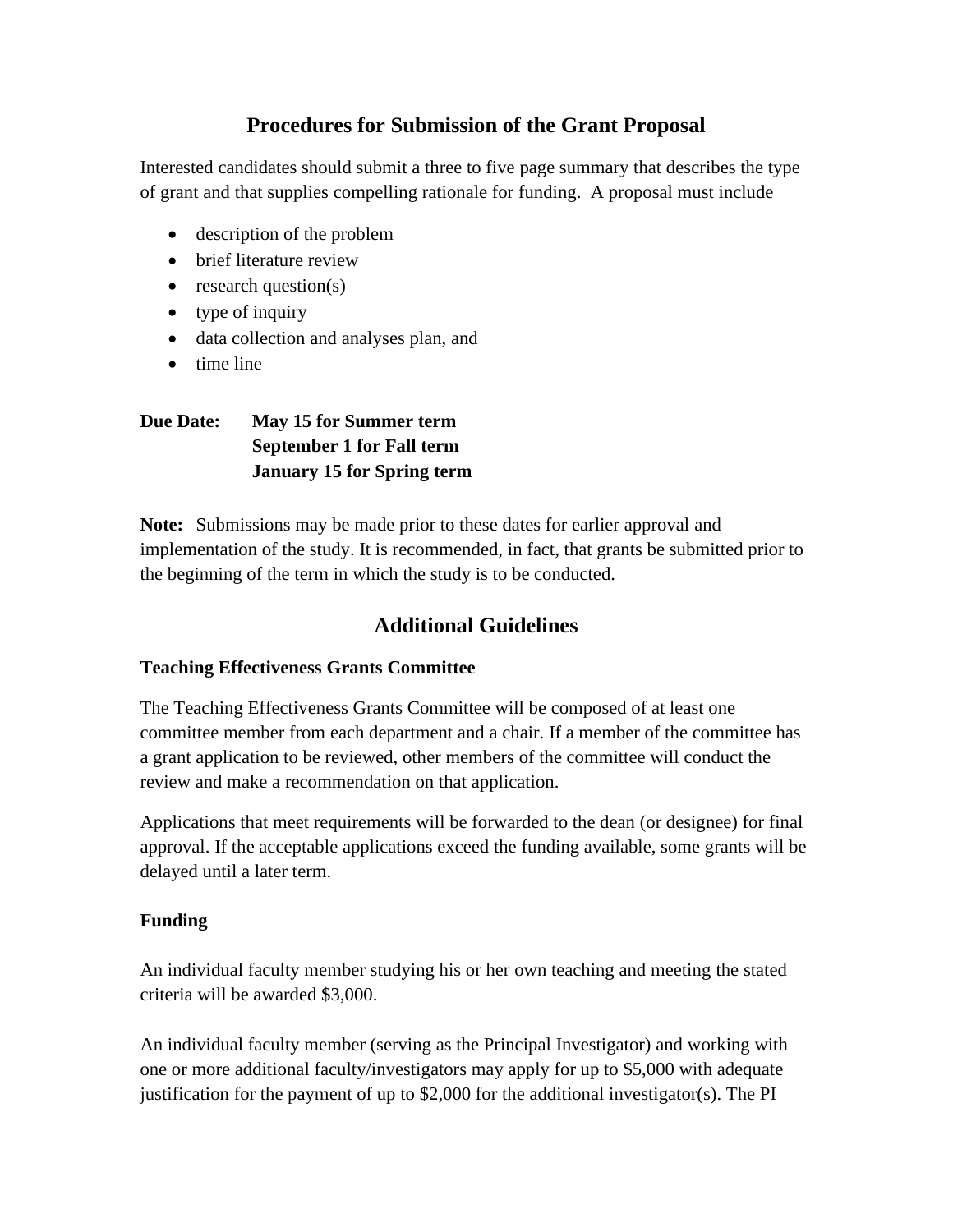may not earn more than \$3,000.

Funding will be awarded at the completion of the study when teaching effectiveness documentation has been submitted.

Documentation for funding will include information submitted in the proposal as well as the findings, analysis of results, and impact on teaching.

Faculty may not be awarded funding more the once a year.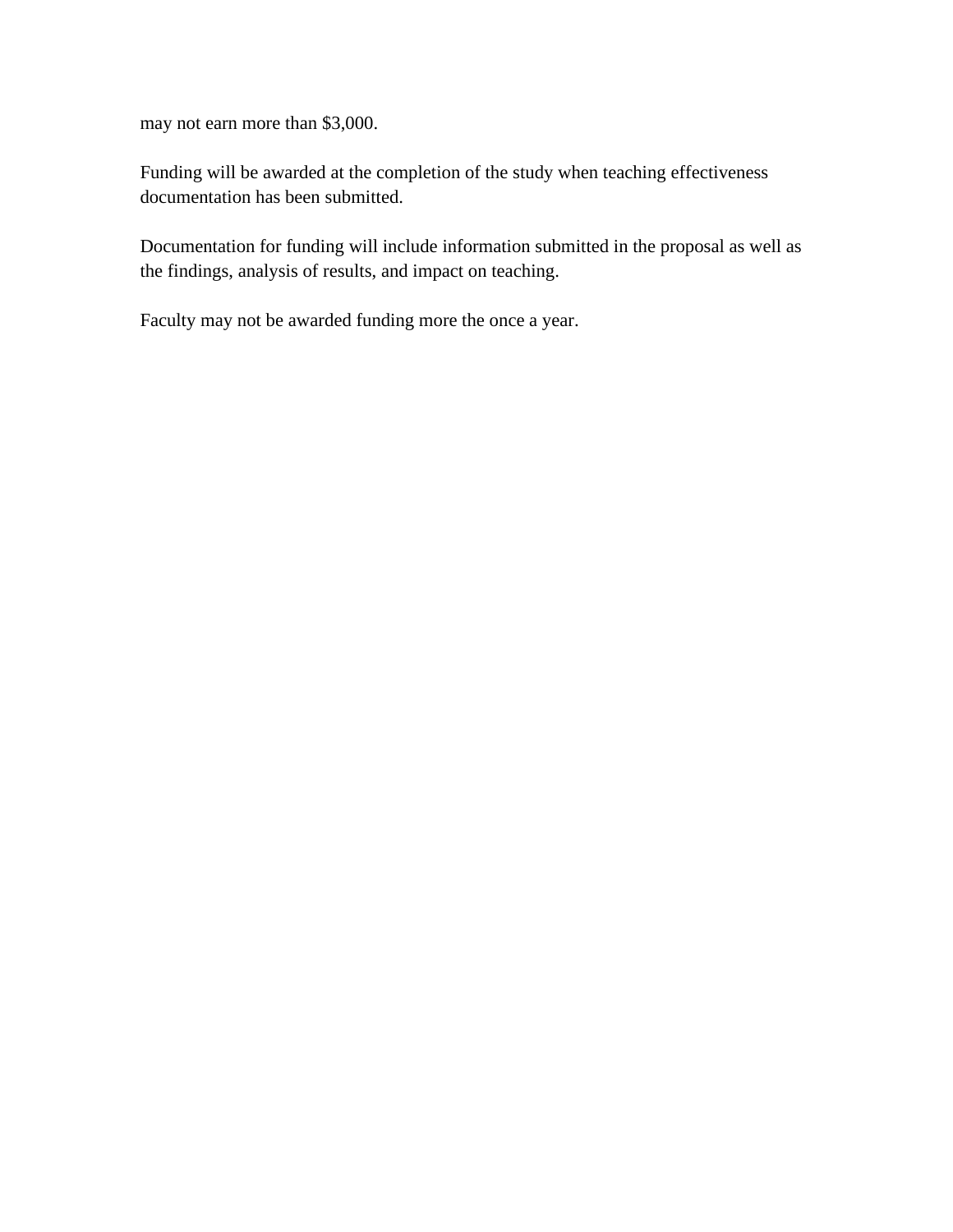# *12/8/2010 Teaching Effectiveness Committee Task Force Revised 12/14/10 ELR*

# **Program Evaluation Grants**

Effective program evaluation can take place in a variety of ways, depending on the purpose of the inquiry. "Program evaluation refers to the thoughtful process of focusing on questions and topics of concern, collecting appropriate information, and then analyzing and interpreting the information for a specific use and purpose (Taylor-Powell, Steele, & Douglah, 1996)." This type of inquiry is conducted at the program level.

This category of inquiry accepts a range of purposes and methods. Program evaluation may include projects

- connected to accreditation at the unit or program levels,
- assessing student proficiency after graduation, or
- assessing general program effectiveness, such as whether the degree learning objectives have been met.

The committee recommends the booklet and worksheet posted at the University of Wisconsin's Program Evaluation website as a guide. Both documents can be found at <http://www.uwex.edu/ces/pdande/evaluation/>along with other resources. The specific documents can be found at<http://learningstore.uwex.edu/assets/pdfs/G3658-1W.PDF> and

<http://learningstore.uwex.edu/assets/pdfs/G3658-1.PDF> . Additionally, information on Teaching Effectiveness may be found on the COEHP website at [http://coehp.columbusstate.edu/teaching\\_effectiveness.php](http://coehp.columbusstate.edu/teaching_effectiveness.php)

# **Procedures for Submission of the Grant Proposal**

Interested candidates should submit a three to five page summary that describes the type of grant and that supplies compelling rationale for funding. A proposal must include

- description of the scope of the evaluation
- importance of evaluation to the program(s)
- data collection and analyses plan, and
- time line

**Due Date: September 1 for Fall term January 15 for Spring term**